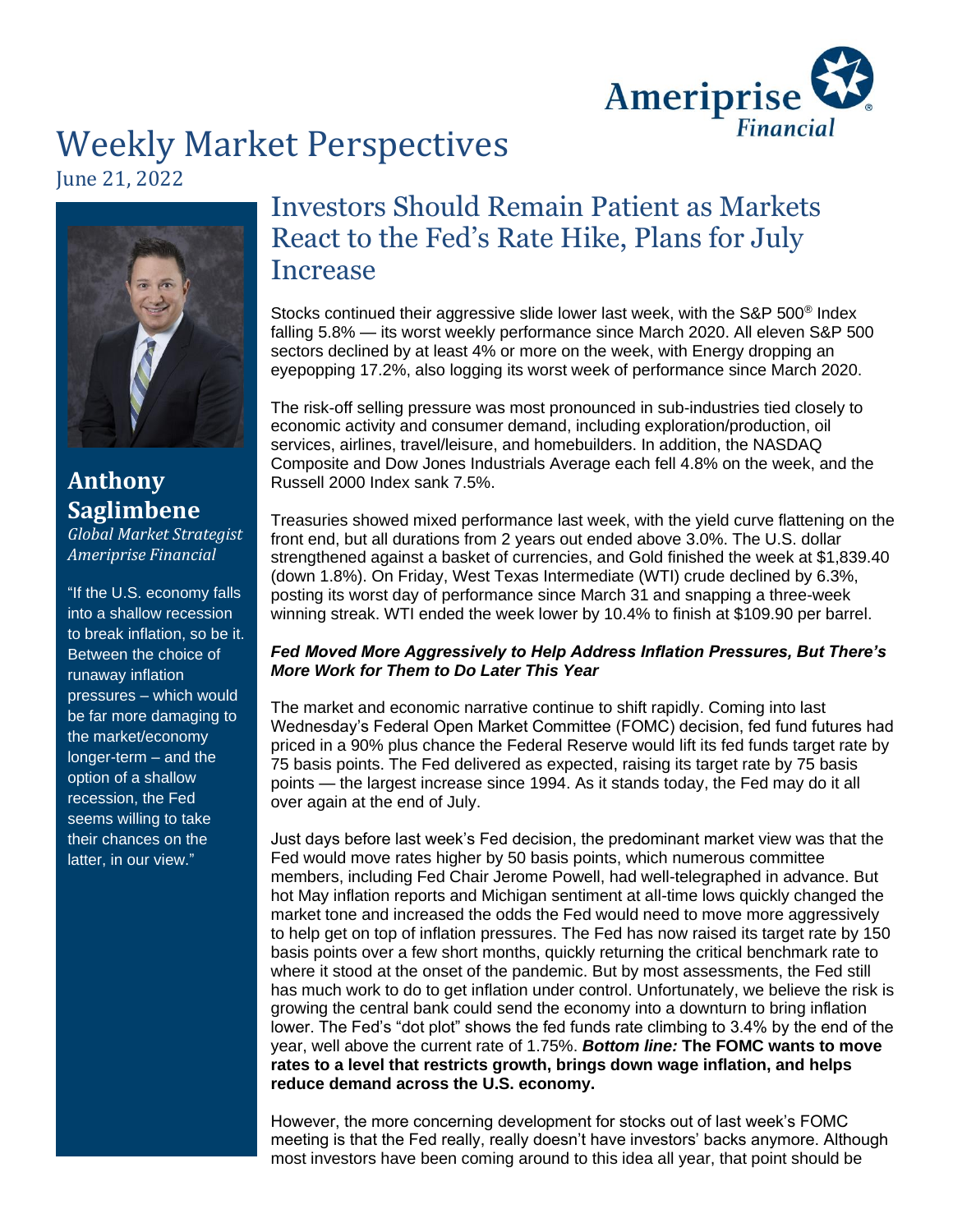crystal clear today. In our view, the commentary and actions from the Fed last week speak volumes. Our assessment of their high-level view? If the U.S. economy falls into a shallow recession to break inflation, so be it. Between the choice of runaway inflation pressures – which would be far more damaging to the market/economy longer-term – and the option of a shallow recession, the Fed seems willing to take their chances on the latter, in our view. Of course, that doesn't mean the Fed wants to cause a recession, but a desire to push rates into a restrictive zone communicates to investors they are willing to accept the consequences of their actions.

That also means the Fed won't run to the market's rescue if stocks continue to fall from here. The current downturn in the market this year is likely to look very different than other downdrafts in the more recent past. The stock drawdowns during COVID-19, the financial crisis, and the dot-com bust eventually prompted the Fed to ease monetary policy. This time around, markets are on their own for the foreseeable future. And if there is an eventual Fed put (i.e., the central bank stops tightening policy or reverses course and eases), we believe it would be at stock levels much, much lower than where we currently stand. That's a paradigm shift versus previous bear markets, which investors should come to grips with sooner rather than later.

## *Despite the Market Challenges to The Downside, Investors Can Be Proactive to Protect Their Portfolios*

Downside surprises in last week's retail sales report, housing starts, and producer sentiment in the Empire State and Philly Fed reports indicate investors are beginning to see a greater probability the U.S. economy is headed for a recession. In addition, the Atlanta Federal Reserve's GDP NOW forecast for second quarter growth recently moved from +0.9% to 0.0%. That's following Q1 GDP shrinking by 1.5%. Slowing growth, weak sentiment/confidence, and a central bank focused on bringing down price pressures through aggressive rate hikes isn't exactly the most conducive environment for higher stock prices. **Yet, here are some brighter points to consider as we move through the coming weeks and months:**

- **In the throes of a bear market, investors' fortitude and patience are often tested to the extreme.** The S&P 500 Index is down nearly 24% from its high, while the NASDAQ is off 33%. In our view, there is likely more near-term pain in store for investors, even if the declines might be short-lived. The S&P 500 is down 18.6% in Q2 alone, and on pace for only a handful of quarters where the Index dropped by a similar amount. However, there hasn't been a single instance since WWII that the Index was down more than 15% in a quarter and wasn't higher a year later, according to Bespoke Investment Group.
- **Granted, the declines this year feel horrible, but it's not the end of the world.** The S&P 500 Index is still higher by over +8% from its pre-COVID-19 peak and up by over +60% from the COVID-19 bottom. The broad-based U.S. stock barometer has advanced roughly +400% from the financial crisis. And while this is the worst year for a 60% stock, 40% bond portfolio since 1976 (per Bespoke), the Dow Jones Moderate Index is outperforming the S&P 500 by over 550 basis points year-to-date and with less volatility. Further, on an annual basis, the Dow Jones Moderate Index has returned +4.2% over the last five years and +6.2% on a ten-year basis through June 17. If you've been following a properly diversified portfolio over the last decade or so and avoided the temptation to make rash/ill-timed investment decisions during times of stress, you and your portfolio have likely done very well. We advise investors to keep this year's declines in perspective.
- **That said, this is not the time to just sit on your hands and hope for the best. Be proactive but smart about the changes you make in your portfolio.** First, ensure your allocations are aligned with the level of risk you're comfortable taking. That means knowing how much money you can lose and still sleep at night. Focus your portfolio on investments that can weather a downturn in the economy. That means focusing on high-quality stocks and bonds with stable earnings, healthy margins, and strong balance sheets. Dividends can boost returns and provide income, while higher interest rates have made government bonds more

<sup>© 2022</sup> Ameriprise Financial, Inc. All rights reserved.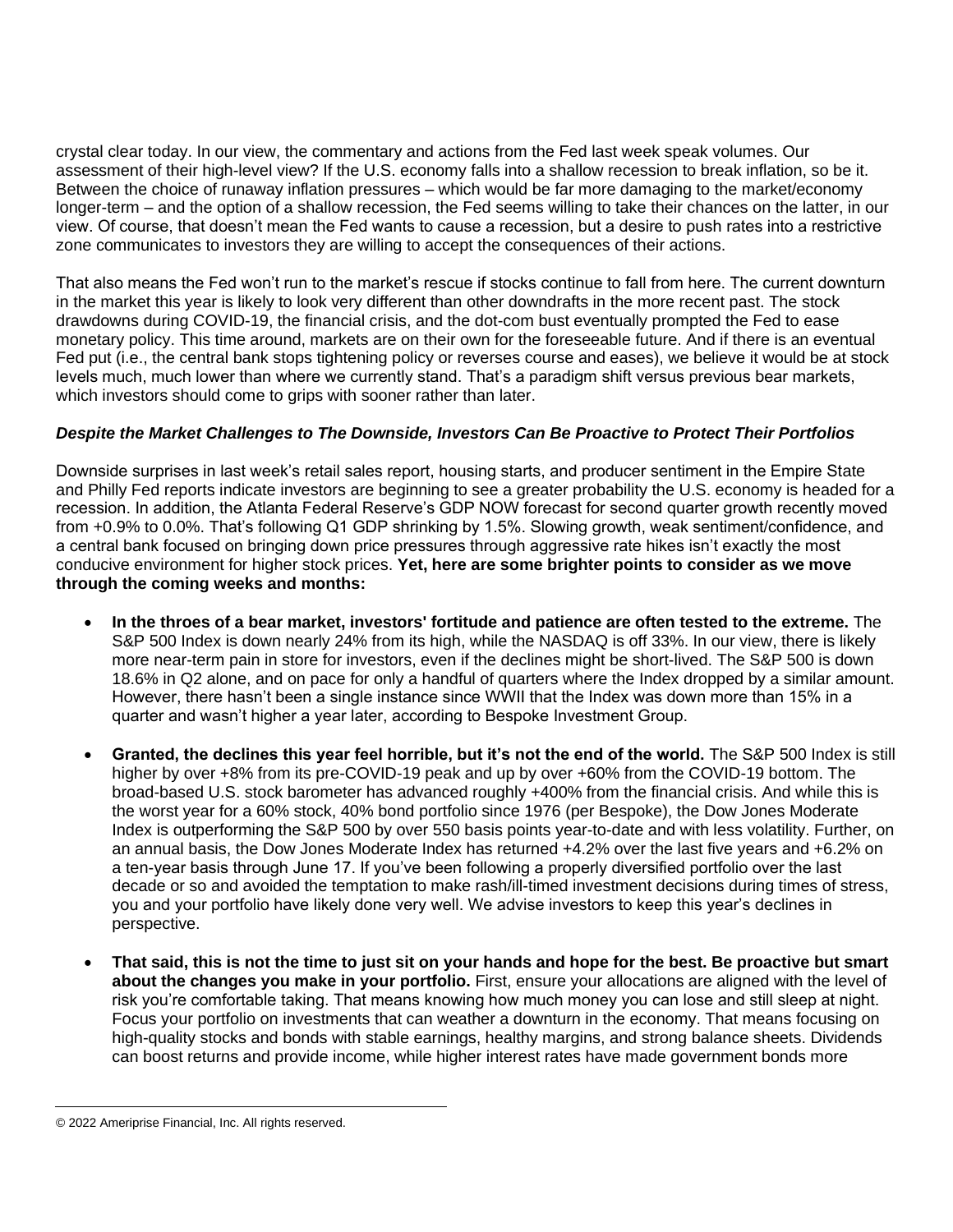attractive. Alternatives can act as a third leg in a portfolio, helping mitigate equity volatility should stocks continue to fall. Rebalancing, dollar-cost-averaging, and drawdown strategies are other helpful portfolio tools to help weather volatile periods in the market. Please speak with your Ameriprise financial advisor, who can help review, and, if necessary, make thoughtful portfolio adjustments to help you navigate market downdrafts so that you and your portfolio can be well-positioned for the eventual rebound.

### *The Week Ahead Will Bring More Commentary from Fed Chair Powell*

This week, Fed Chair Powell will deliver his semi-annual Monetary Policy Report to Congress on Wednesday and Thursday. We expect Mr. Powell to repeat much of what was said at last week's FOMC meeting and members of Congress to grill the Chair on the inflation environment and future policy responses. In addition, a second look at Michigan sentiment (Friday) is expected to remain unchanged. Finally, May existing home sales (Tuesday) and May new home sales (Friday) are both expected to see their pace of growth slow after falling in April.

### **Important Disclosures:**

The views expressed are as of the date given, may change as market or other conditions change, and may differ from views expressed by other Ameriprise Financial associates or affiliates. Actual investments or investment decisions made by Ameriprise Financial and its affiliates, whether for its own account or on behalf of clients, will not necessarily reflect the views expressed. This information is not intended to provide investment advice and does not account for individual investor circumstances.

Some of the opinions, conclusions and forward-looking statements are based on an analysis of information compiled from third-party sources. This information has been obtained from sources believed to be reliable, but accuracy and completeness cannot be guaranteed by Ameriprise Financial. It is given for informational purposes only and is not a solicitation to buy or sell the securities mentioned. The information is not intended to be used as the sole basis for investment decisions, nor should it be construed as advice designed to meet the specific needs of an individual investor.

**Stock investments** involve risk, including loss of principal. High-quality stocks may be appropriate for some investment strategies. Ensure that your investment objectives, time horizon and risk tolerance are aligned with investing in stocks, as they can lose value.

There are risks associated with **fixed-income** investments, including credit risk, interest rate risk, and prepayment and extension risk. In general, bond prices rise when interest rates fall and vice versa. This effect is usually more pronounced for longer term securities.

**Alternative** investments cover a broad range of strategies and structures designed to be low or non-correlated to traditional equity and fixed-income markets with a long-term expectation of illiquidity. Alternative investments involve substantial risks and may be more volatile than traditional investments, making them more appropriate for investors with an above-average tolerance for risk.

The fund's investments may not keep pace with **inflation**, which may result in losses.

A rise in **interest rates** may result in a price decline of fixed-income instruments held by the fund, negatively impacting its performance and NAV. Falling rates may result in the fund investing in lower yielding debt instruments, lowering the fund's income and yield. These risks may be heightened for longer maturity and duration securities.

**Diversification, asset allocation and dollar cost averaging do not** assure a profit or protect against loss.

### **Past performance is not a guarantee of future results.**

An index is a statistical composite that is not managed. It is not possible to invest directly in an index.

The Standard & Poor's 500 Index (S&P 500® Index), an unmanaged index of common stocks, is frequently used as a general measure of market performance. The index reflects reinvestment of all distributions and changes in market prices but excludes brokerage commissions or other fees. It is not possible to invest directly in an index.

The NASDAQ composite index measures all NASDAQ domestic and international based common type stocks listed on the Nasdaq Stock Market.

The Dow Jones Industrial Average (DJIA) is an index containing stocks of 30 Large-Cap corporations in the United States. The index is owned and maintained by Dow Jones & Company.

<sup>© 2022</sup> Ameriprise Financial, Inc. All rights reserved.